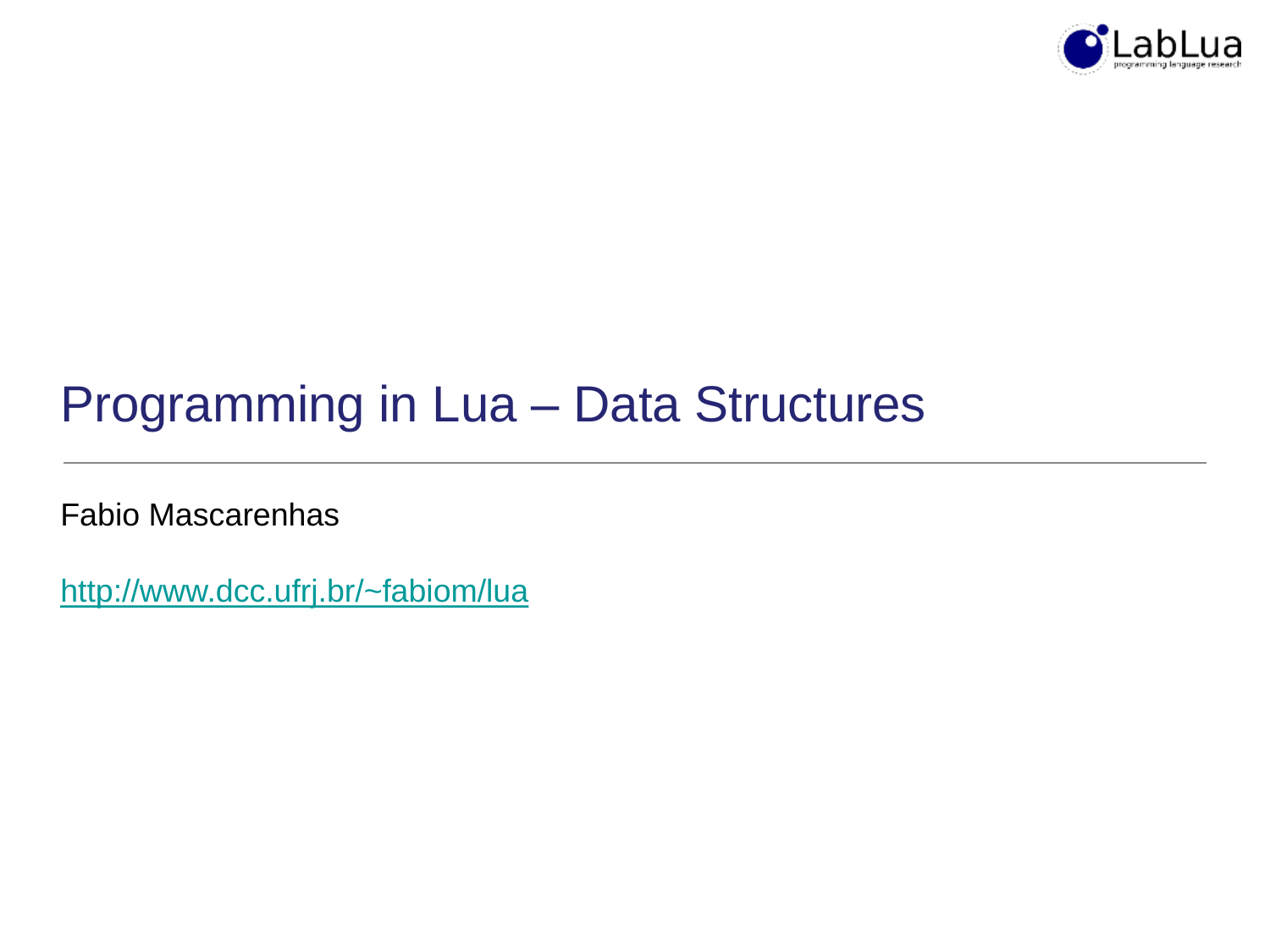

# Tables for everything

- Unless you resort to C code, tables are the only way to structure data in Lua
- They can represent arrays, sets, records, objects, and other data structures efficiently, with a nice syntax
- The basic operations that a table supports are *construction* ({}), to make a new table, and *indexing* ([]), to read/write values

```
> tab = \{\} -- make a new table assign to tab
> tab["x"] = 5 -- write 5 to "x" field
> print(tab["x"]) -- read value of "x" field and print it
5
```
• Tables are a *mutable reference type*, so they have the same aliasing issues as C pointers and Java arrays and objects  $>$  alias = tab

```
> alias['x"] = "changed"> print(tab["x"])
changed
```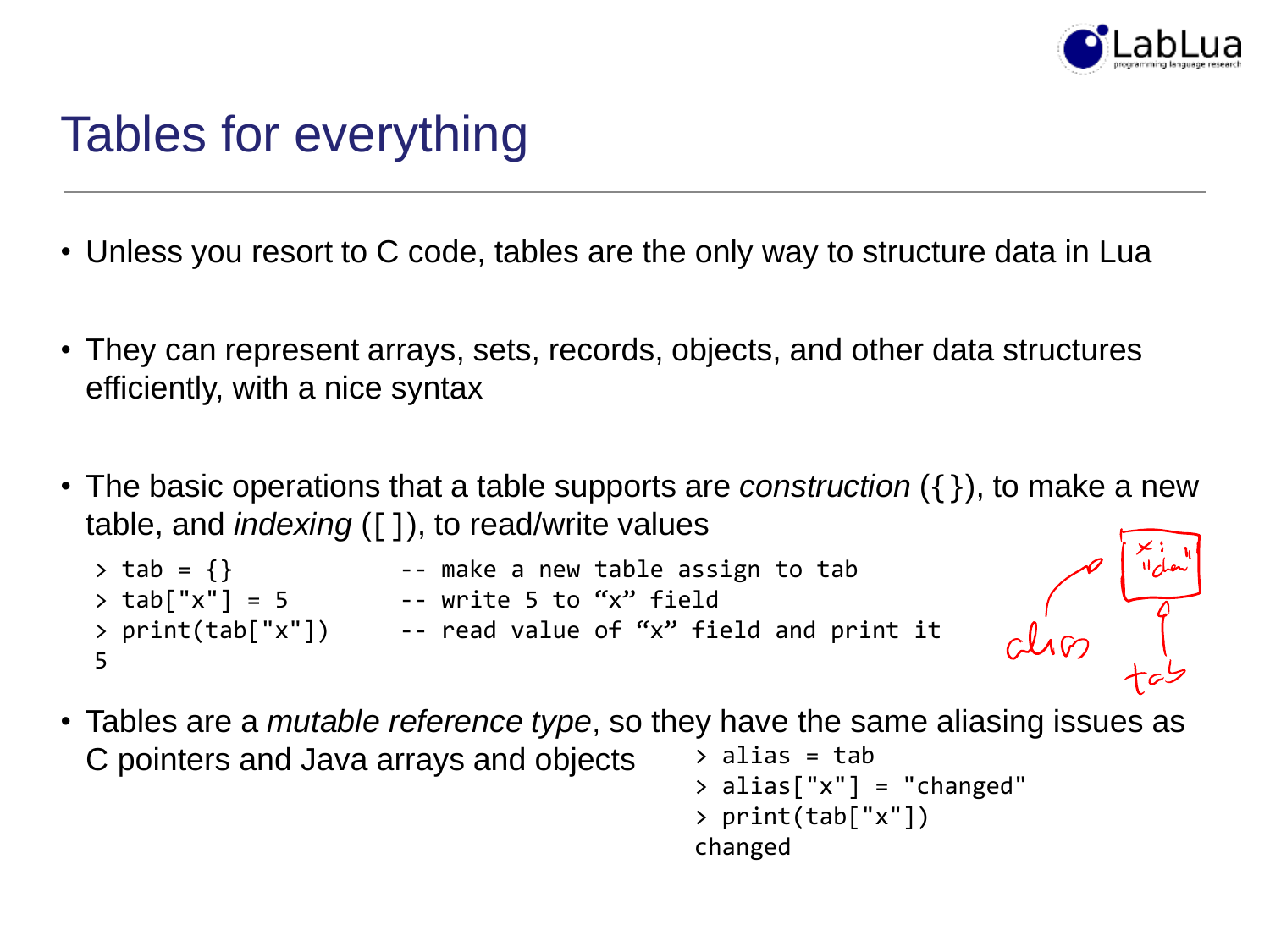

## Arrays

• A Lua array is a table with values assigned to *sequential* integer keys, starting with 1

```
local a = {}
for i = 1, 6 do
  a[i] = math.random(10)
end
```
• You can initialize an array using a table constructor with a list of expressions inside it

```
-- an array like the previous one 
\text{local} a = { math.random(10), math.random(10), math.random(10),
            math.random(10), math.random(10), math.random(10) }
```
• An array cannot have *holes*: none of the values can be nil. But you can fill the array in any order you want, as long as you plug all the holes before using the array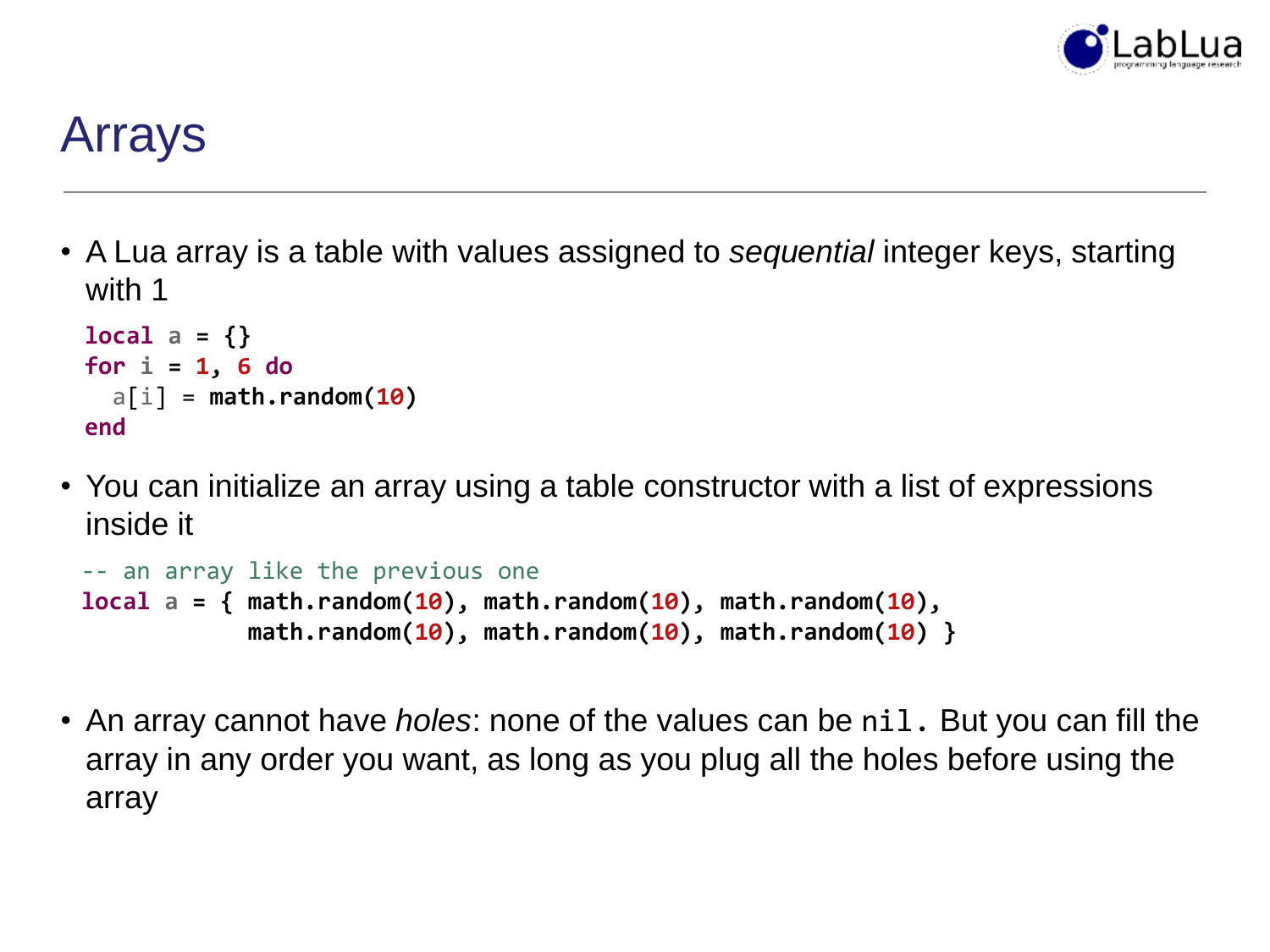

# Length

- The length operator (#) gives the number of elements in an array
- You can use the length and a for loop to iterate over an array:

```
local a = { math.random(10), math.random(10), math.random(10),
            math.random(10), math.random(10), math.random(10) }
for i = 1, #a do
 print(a[i])
end
```
• The length operator is also useful for adding elements to the end of an array, and removing the last element:

```
a[#a] = nil -- remove the last element
a[#a + 1] = math.random(10) -- add a new element to the end
```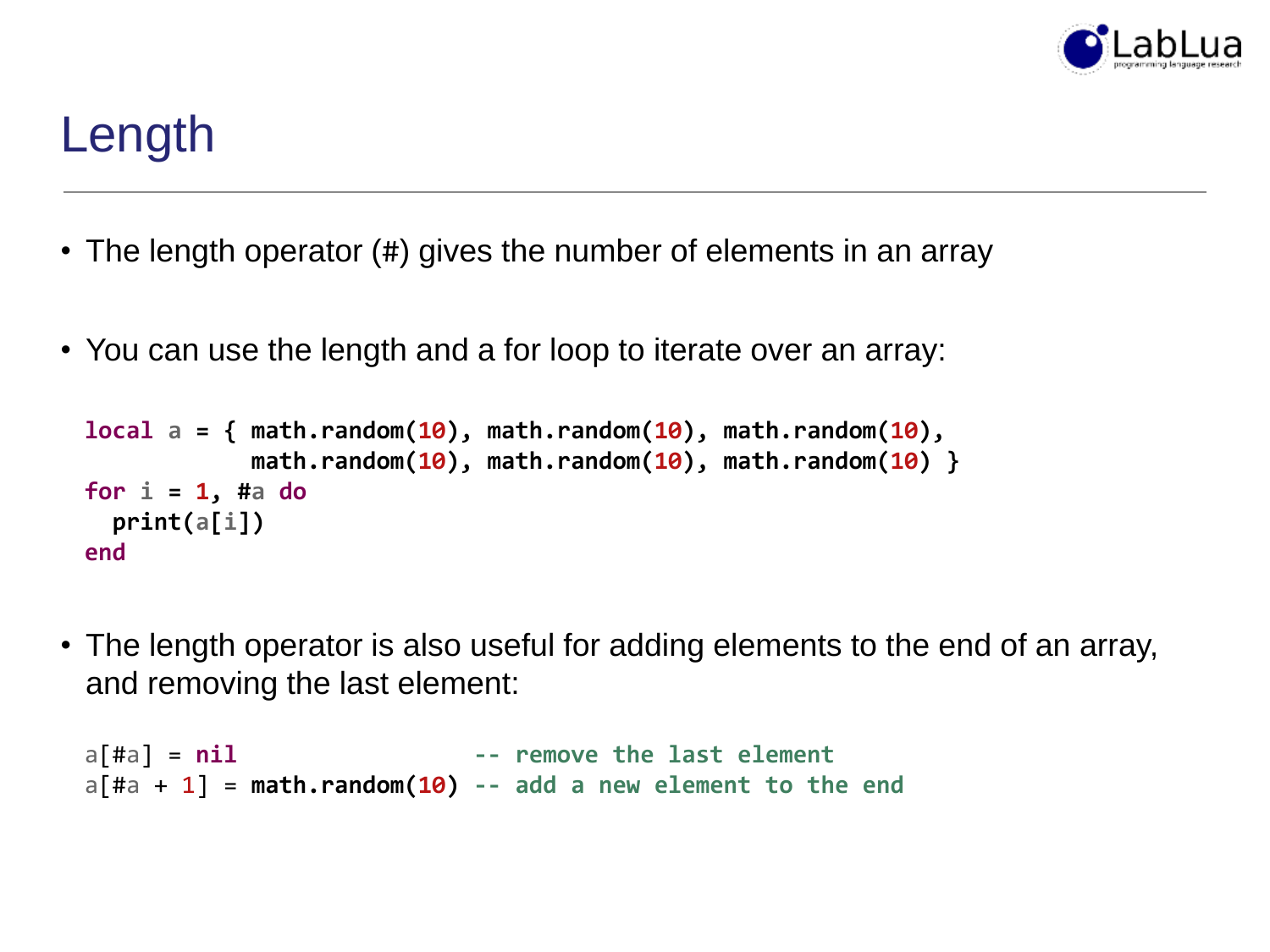

## Inserting, removing, sorting

• Two functions in the table module can insert and remove elements in any position of the array (shifting the other elements to make space or plug the hole, respectively):

```
> a = \{ 1, 2, 3, 4, 5 \}> table.insert(a, 3, 10) -- insert 10 in position 3
> print array(a)
{ 1, 2, 10, 3, 4, 5 }
> table.remove(a, 4) -- remove fourth element
> print array(a)
\{ 1, 2, 10, 4, 5 \}
```
• The function table.sort sorts an array (using an efficient sorting algorithm):

```
> a = \{ "Python", "Lua", "C", "JavaScript", "Java", "Lisp" }
> table.sort(a)
> print array(a)
{ C, Java, JavaScript, Lisp, Lua, Python }
```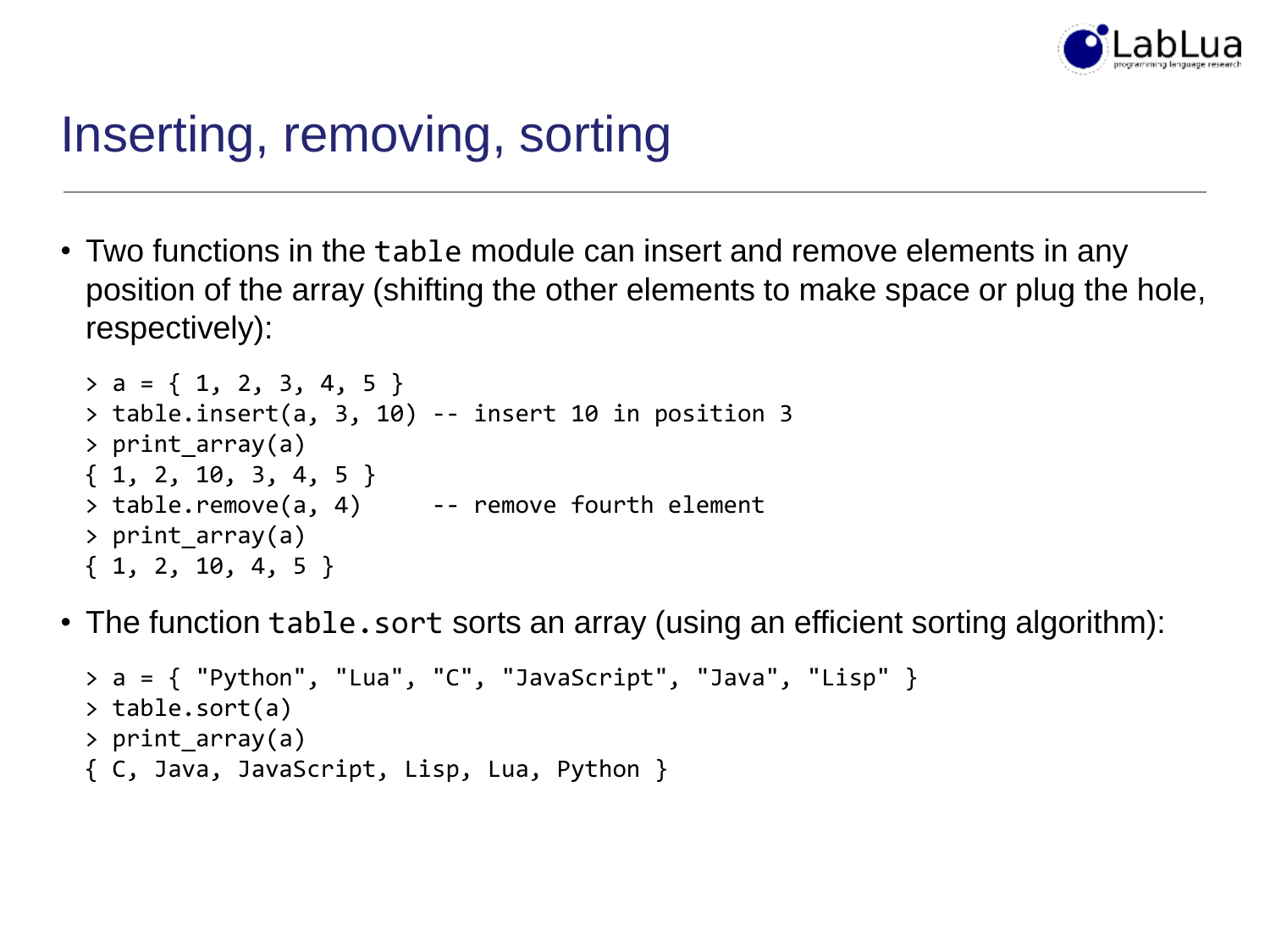

### **Concatenation**

• The table.concat function concatenates an array of strings using an optional separator:

```
function print_array(a)
 print("{" .. table.concat(a, ", ") .. "}")
end
```
- If we do not give a separator then concat uses ""
- A common idiom is to use an array of strings as a buffer, using table.concat when we need the contents of the buffer as a single string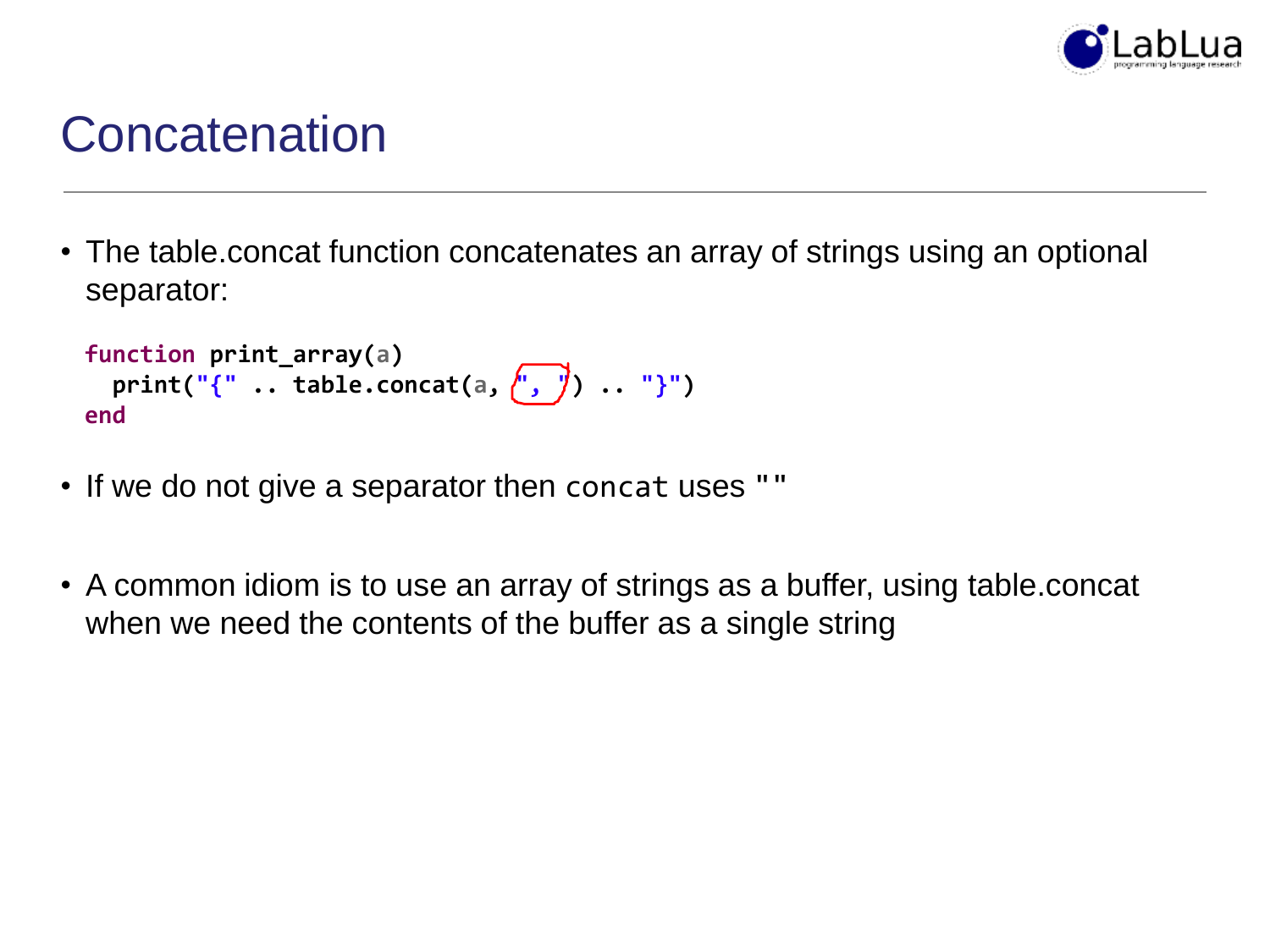

### Iteration with ipairs

• Another way to iterate over an array is to use the *generic* for loop and the ipairs built-in function:

```
local a = { 1, 3, 5, 7, 9 }
local sum = 0
for i, x in ipairs(a) do
  print("adding element " .. i)
  sum = sum + xend
print("the sum is " .. sum)
```
- This loop has two control variables, the first gets the indices, the second gets the elements
- Usually we are only interested in the elements and not the index, so it is common to use \_ as the name of the control variable for the indices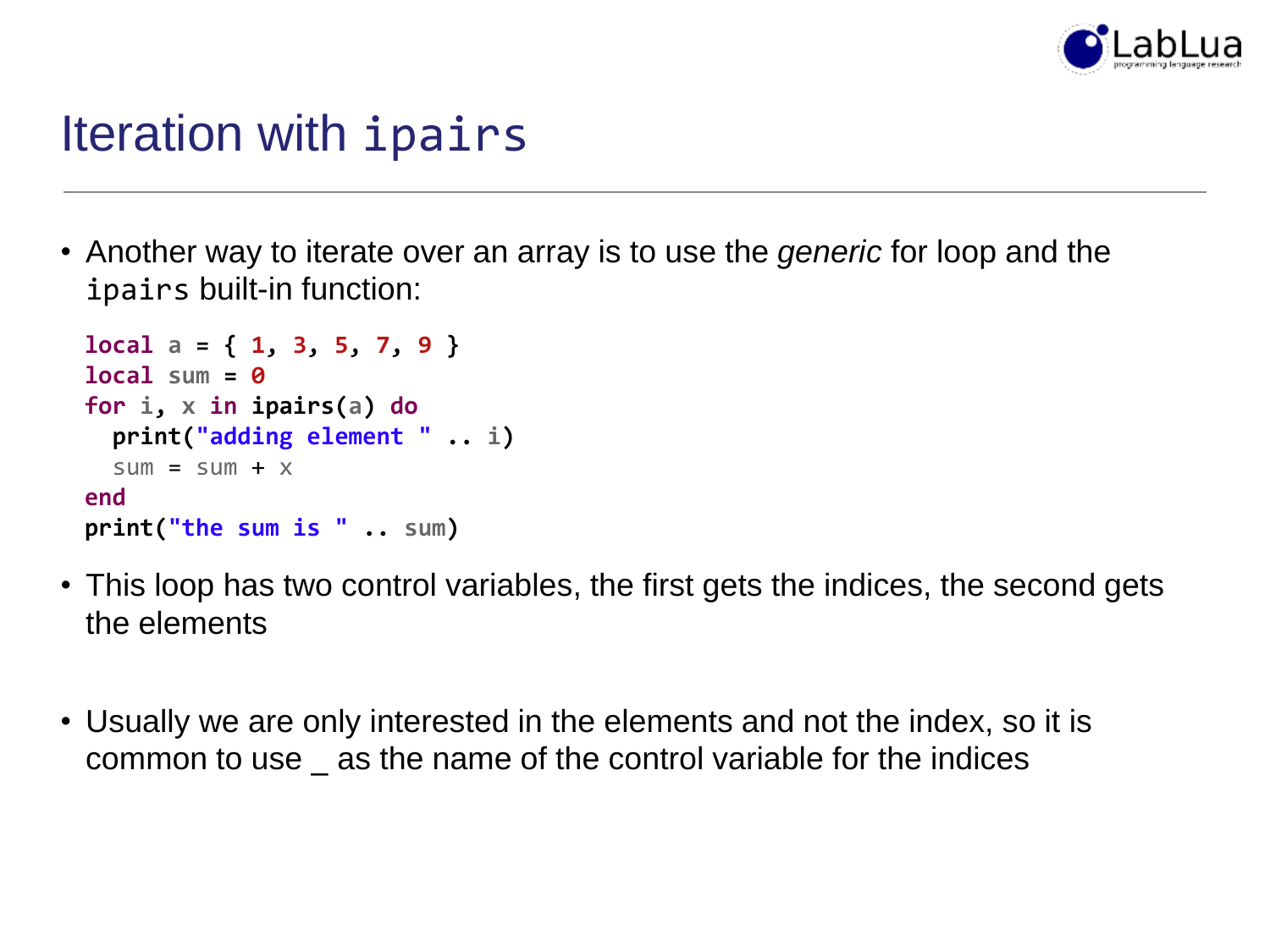

# **Matrices**

• One way to represent multi-dimensional arrays is with "jagged arrays", as in Java, where you have an array of arrays for two dimensions, an array of arrays of arrays for three, etc.

```
local mt = {}
for i = 1, 3 do
 mt[i] = \{\}for j = 1, 5 do
   mt[i][j] = 0end
end
```
• A more efficient way is to compose the indices using multiplication, as C does for you:

```
local mt = {}
for i = 1, 3 do
 for j = 1, 5 do
   mtf(i-1)*5+j = 0end
end
```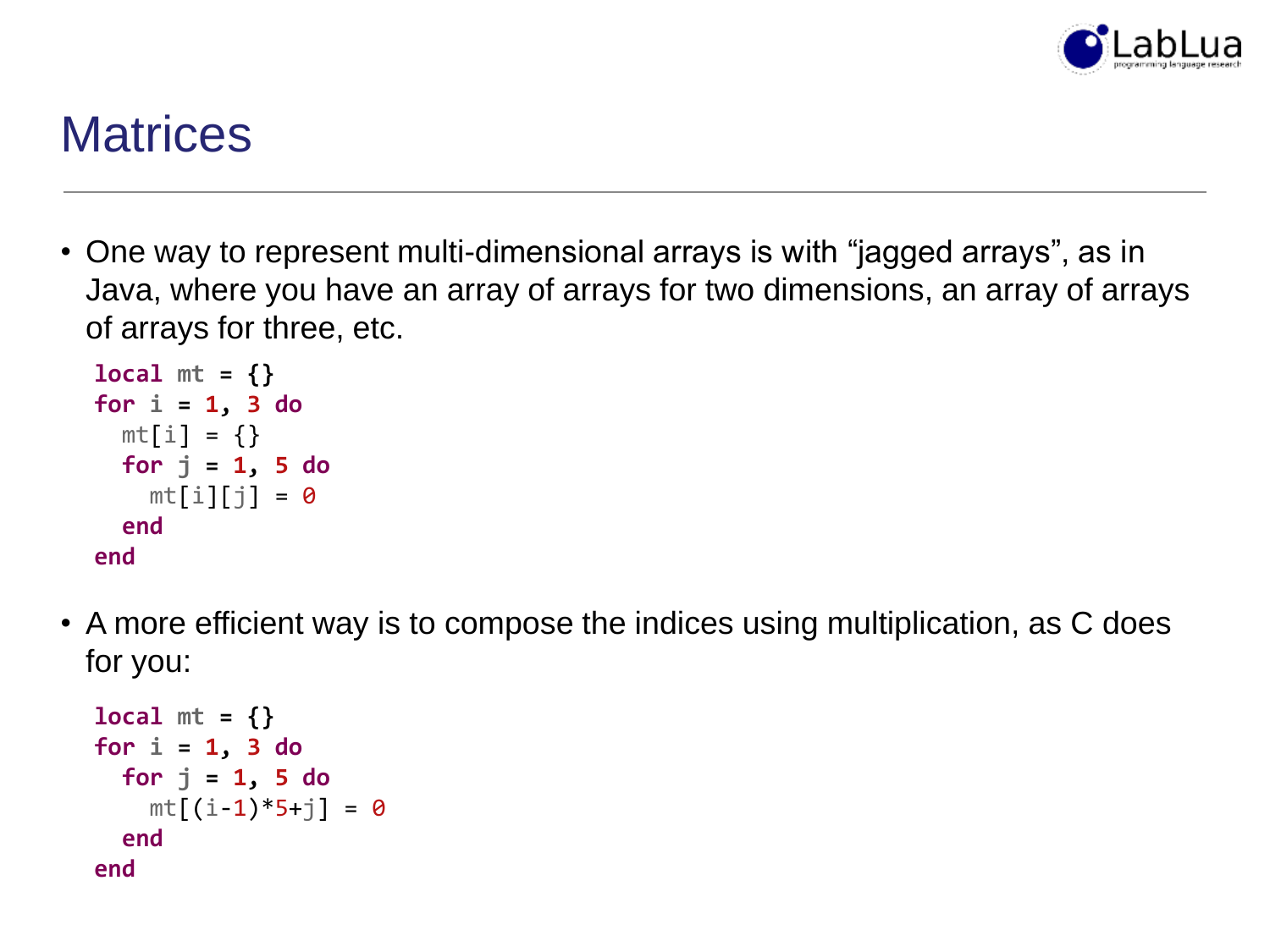

### Records

• A Lua record is a table with string keys, where they keys are valid Lua identifiers; you can initialize record fields in the table constructor by passing key/value pairs:

```
point1 = { x = 10, y = 20 }
point2 = { x = 50, y = 5 }
line = { from = point1, to = point2, color = "blue" }
```
• You can read and write record fields with the . operator:

```
line.color = "red" -- same as line["color"] = "red"
print(line.from.x, line["color"])
```
• A table can be both a record and an array, and you can initialize both parts in a single table constructor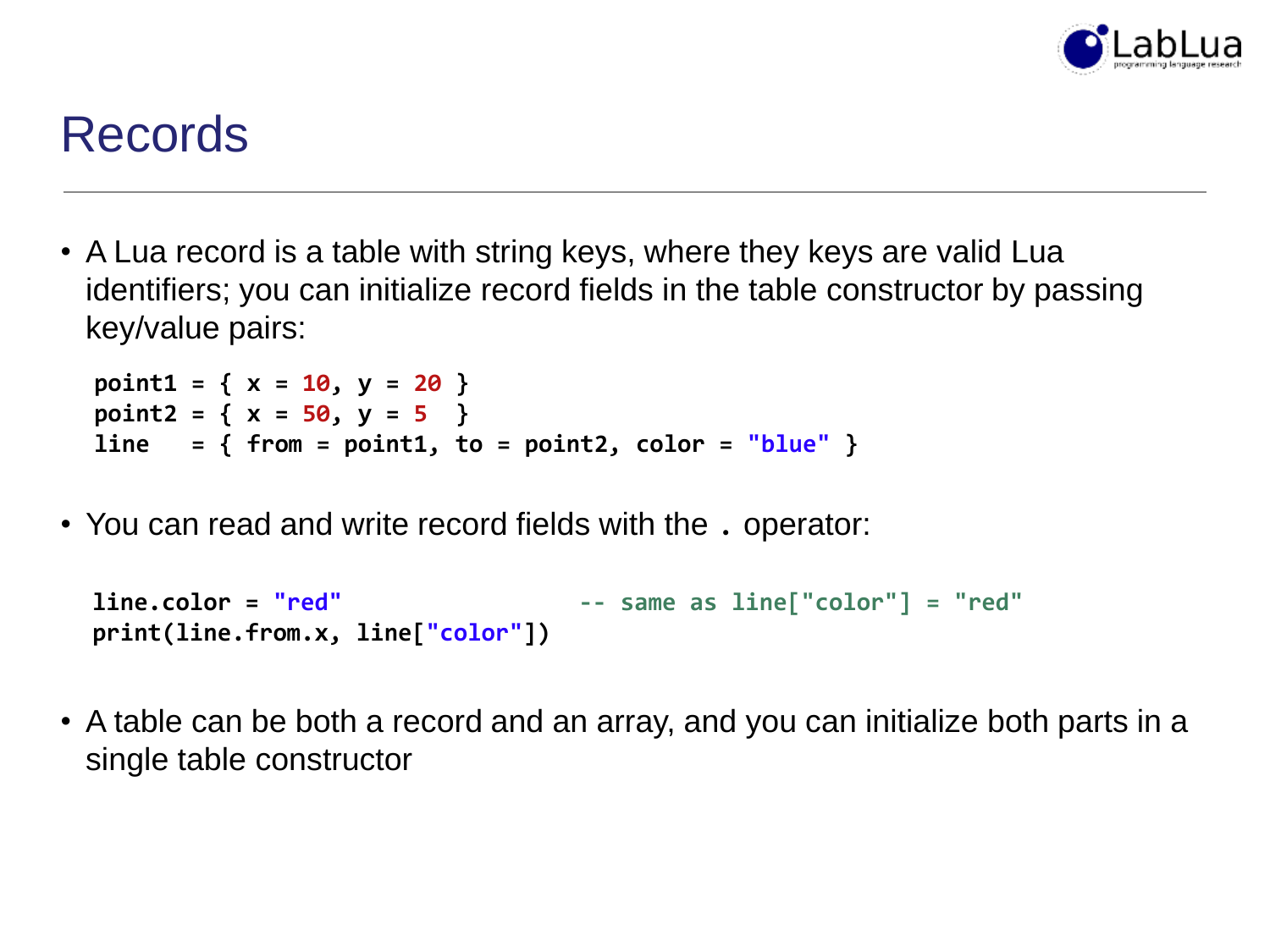

### Sets

- A nice way to represent sets in Lua is with a table where the *keys* are the elements of the set, and the values are *true*
- This way, you can test membership in the set and add or remove elements to the set by indexing
- You can initialize the set with a third table constructor syntax:

```
-- a set of four random integers from 1 to 10
local set = { [math.random(10)] = true, [math.random(10)] = true,
              [math.random(10)] = true, [math.random(10)] = true }
```
• If you replace true by a number and use it as a counter you have a *multiset*, or a set that can have more than one copy of each element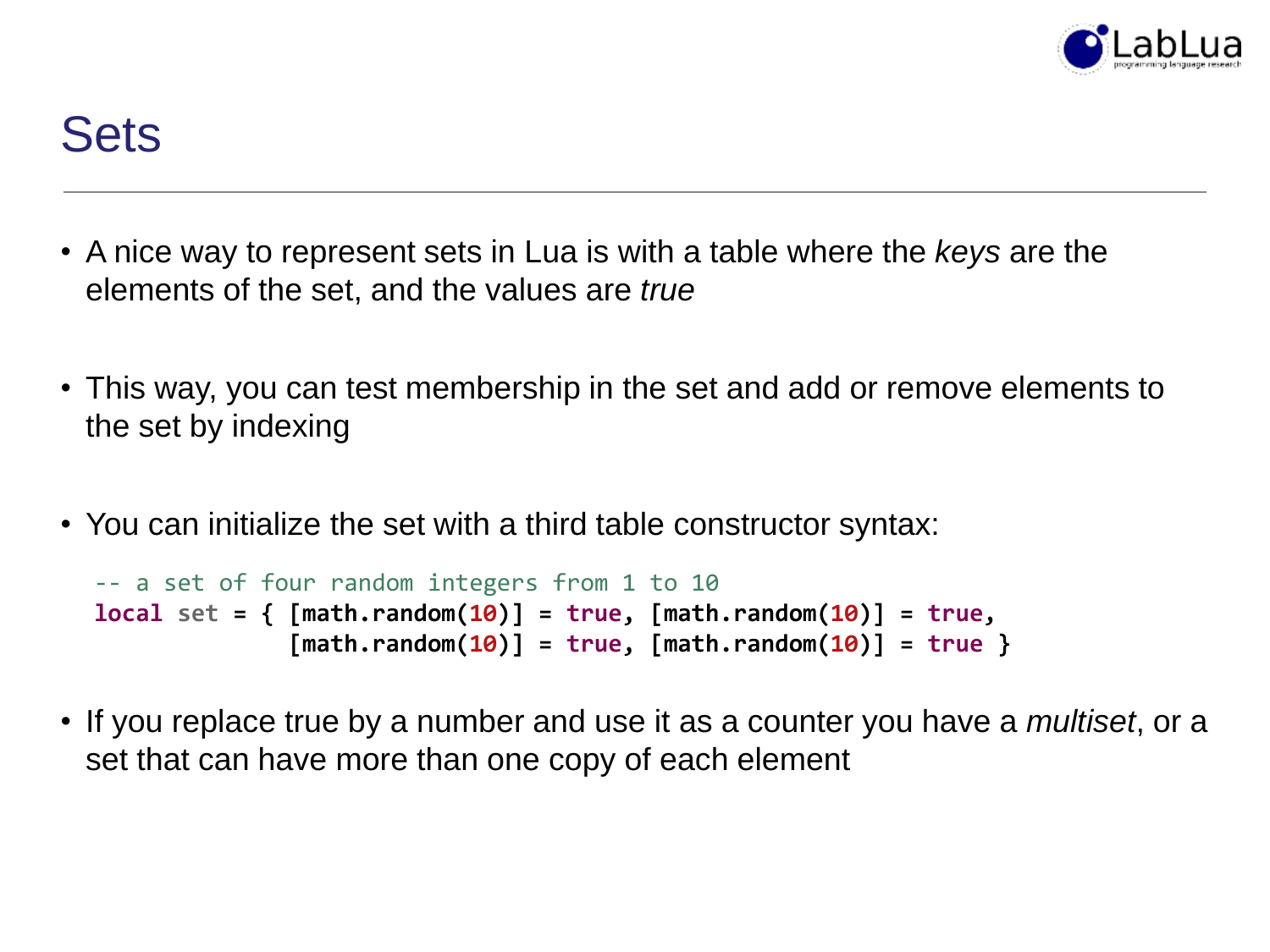

## Iteration with pairs

• A for loop using the pairs built-in function iterates over *all keys and values* of a table:

```
local tab = { x = 5, y = 3, 10, "foo" }
for k, v in pairs(tab) do
 print(tostring(k) .. " = " .. tostring(v))
end
```
- The first control variable gets the keys, the second gets the values
- pairs does not guarantee an order of iteration, even among numeric keys; use ipairs if you want to iterate over an array
- But pairs is great to iterate over a set, use \_ as the name of the control variable for the values, as you will not need it (unless you have a multiset, of course!)